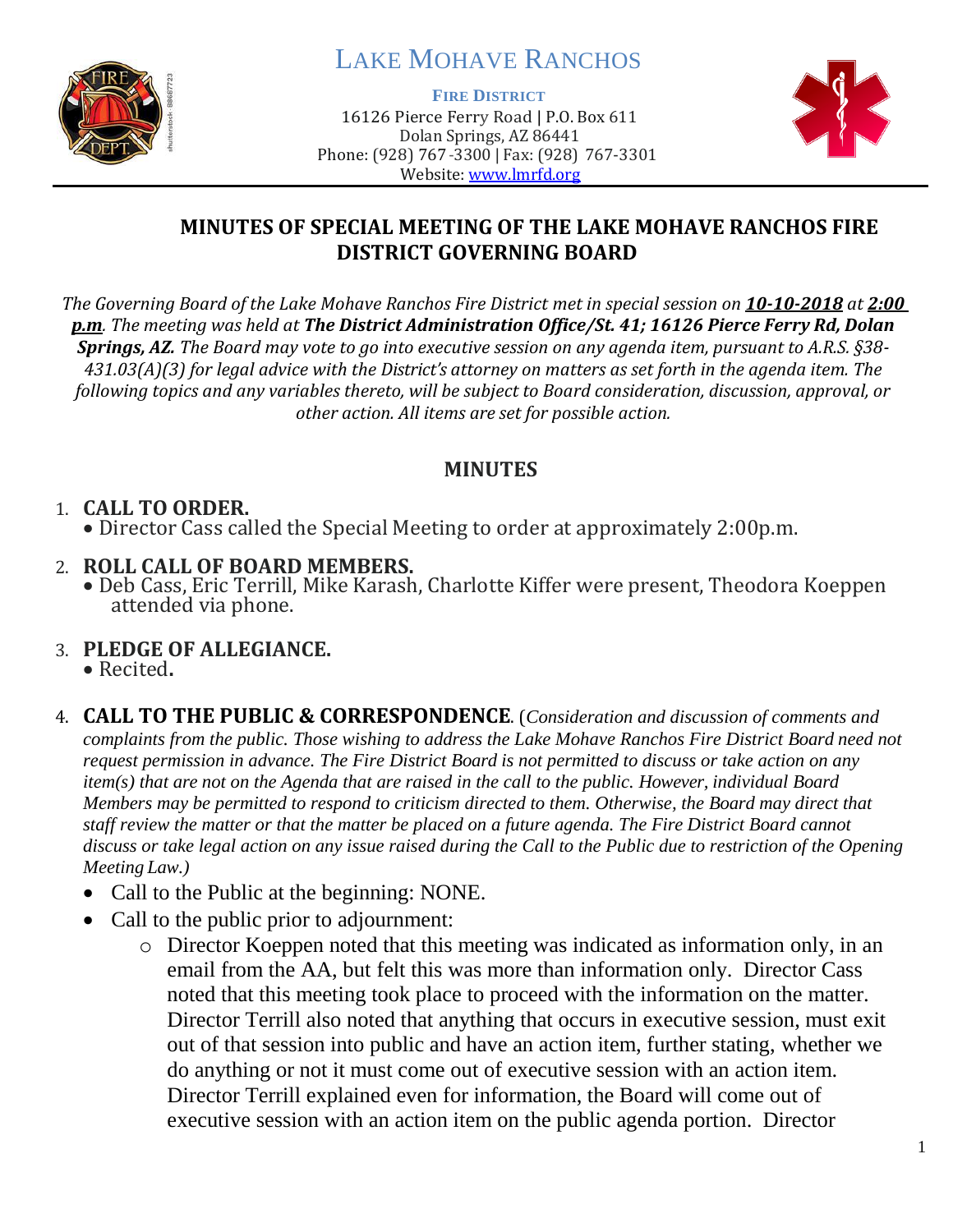Koeppen noted she wished there was a solution to this, to avoid cost to the District, also noting the Board probably agrees with that.

➢ The Board entered executive session at approximately 2:05 p.m.; through consensus.

### 5. **EXECUTIVE SESSION.**

- *I. Board of Directors may vote to go into Executive Session for legal advice pursuant to A.R.S. §38-431.03(A)(3), for possible direction to legal counsel pursuant to A.R.S. §38-431.03 (A)(4) and for personnel matters pursuant to A.R.S. §38-431.03 (A)(1) for the following matters:*
	- a. Discussion regarding: Censure information from Legal Counsel. (Cass)
	- b. Discussion regarding: Personnel Matter re: EEOC documentation. (Cass)
	- c. Discussion regarding: Personnel Matter re: Possible violations relating to Executive Sessions. (Kiffer)

### 6. **BUSINESS.**

- a. Discussion and possible action regarding: Censure information. (Cass)
- Item canceled in executive session; No action.
	- b. Discussion and possible action regarding: EEOC documentation. (Cass)
- Director Cass noted this will be a 4-part motion for this item.
- Director Terrill suggested Mr. Pettway for liaison, since the Chief and Karen can't fill that position. The Board ensued in discussion regarding the confidentiality for whoever the liaison is. Director Karash suggested Mr. Winn for liaison. Director Terrill suggested the Chair check with those employees if they'd be willing to be liaison, Director Kiffer suggested the Chair verify with legal counsel that an employee for liaison is permissible. Director Cass noted as soon as she speaks to Mr. Whittington, she will direct Karen to send an email to the Board. Director Terrill motioned for the Board Chair to check with legal counsel regarding those two employees for liaison and contacting those two employees for interest. Director Cass 2nd. Directors Terrill, Cass, Karash, Koeppen voted "aye." Director Kiffer abstained. Motion carried.
- Director Terrill motioned for the Board Chair to contact legal counsel for appointment of an Investigator. Director Cass 2nd. Directors Terrill, Cass, Karash and Koeppen voted "aye." Director Kiffer abstained. Motion carried.
- Director Terrill motioned for the Chair to have issued a document notifying that no documents will be destroyed from this point forward until this matter is settled. Director Koeppen 2nd. Directors Terrill, Koeppen, Cass, Karash voted "aye." Director Kiffer abstained. Motion carried.
- Director Terrill motioned that the Board Chair notify Director Kiffer that she is to have no communication or contact with the Chief at this time. Director Koeppen 2<sup>nd</sup>. Directors Terrill, Koeppen, Cass and Karash voted "aye." Director Kiffer abstained. Motion carried.
	- c. Discussion and possible action regarding: Possible violations relating to Executive